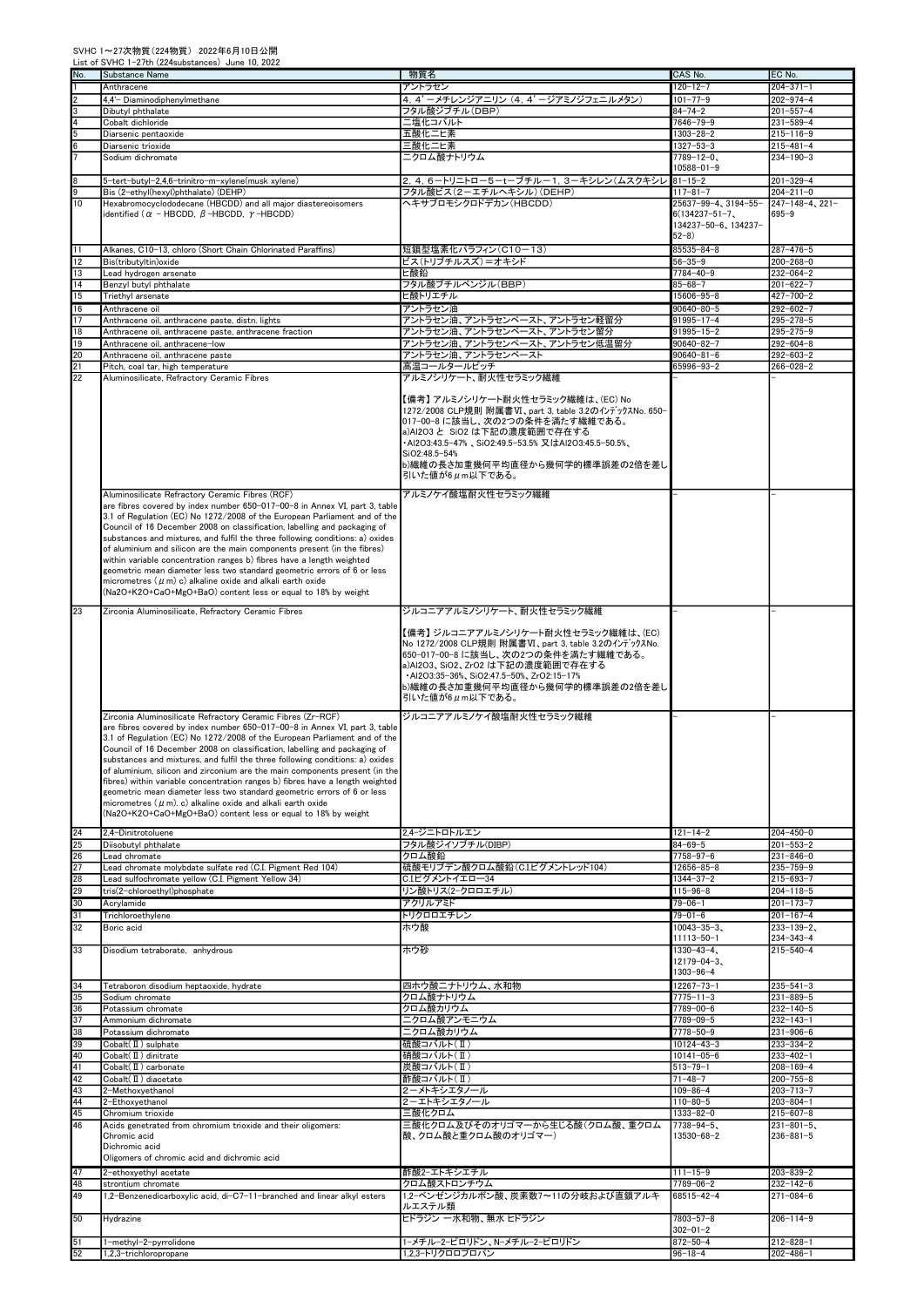| No.                                                                               | Substance Name                                                                                                                                           | 物質名                                                 | CAS No.                            | EC No.                             |
|-----------------------------------------------------------------------------------|----------------------------------------------------------------------------------------------------------------------------------------------------------|-----------------------------------------------------|------------------------------------|------------------------------------|
| 53                                                                                | 1,2-Benzenedicarboxylic acid, di-C6-8-branched alkyl esters, C7-rich                                                                                     | 1,2-ベンゼンジカルボン酸、炭素数7の側鎖炭化水素を主成分とする  71888-89-6       |                                    | $276 - 158 - 1$                    |
|                                                                                   |                                                                                                                                                          | 炭素数6~8のフタル酸エステル類                                    |                                    |                                    |
|                                                                                   | Dichromium tris(chromate)                                                                                                                                | トリス(クロメート)ニクロム、クロム酸/クロム(Ⅲ)                          | 24613-89-6                         | $246 - 356 - 2$                    |
|                                                                                   | Potassium hydroxyoctaoxodizincatedi-chromate                                                                                                             | ヒドロキシオクタオキソニ亜鉛酸ニクロム酸カリウム                            | $11103 - 86 - 9$                   | $234 - 329 - 8$                    |
|                                                                                   | Pentazinc chromate octahydroxide                                                                                                                         | クロム酸八水酸化五亜鉛                                         | 49663-84-5                         | $256 - 418 - 0$                    |
|                                                                                   | Formaldehyde, oligomeric reaction products with aniline (technical MDA)                                                                                  | ホルムアルデヒド、アニリンによるオリゴマ一反応生成物(工業的な                     | 25214-70-4                         | $500 - 036 - 1$                    |
| 51 55 56 57 58 59 60 61 62 63 64 65 66 67 68                                      | Bis(2-methoxyethyl) phthalate<br>2-Methoxvaniline: o-Anisidine                                                                                           | フタル酸 ビス(2ーメトキシエチル)<br>2-メトキシアニリン;o-アニシジン            | $117 - 82 - 8$<br>$90 - 04 - 0$    | $204 - 212 - 6$<br>$201 - 963 - 1$ |
|                                                                                   | 4-(1,1,3,3-tetramethylbutyl)phenol, (4-tert-Octylphenol)                                                                                                 | 4-(1,1,3,3-テトラメチルブチル)フェノール、4-tert-オクチルフェノー          | $140 - 66 - 9$                     | $205 - 426 - 2$                    |
|                                                                                   | 1,2-Dichloroethane                                                                                                                                       | 1.2-ジクロロエタン                                         | $107 - 06 - 2$                     | $203 - 458 - 1$                    |
|                                                                                   | Bis(2-methoxyethyl) ether                                                                                                                                | ジエチレングリコールジメチルエーテル, ビス(2-メトキシエチル)エー                 | $111 - 96 - 6$                     | $203 - 924 - 4$                    |
|                                                                                   | Arsenic acid                                                                                                                                             | ヒ酸                                                  | 7778-39-4                          | $231 - 901 - 9$                    |
|                                                                                   | Calcium arsenate                                                                                                                                         | ヒ酸カルシウム                                             | $7778 - 44 - 1$                    | $231 - 904 - 5$                    |
|                                                                                   | Trilead diarsenate                                                                                                                                       | ヒ酸鉛(II)                                             | $3687 - 31 - 8$                    | $222 - 979 - 5$                    |
|                                                                                   | N,N-dimethylacetamide (DMAC)                                                                                                                             | N, Nージメチルアセトアミド                                     | $127 - 19 - 5$                     | $204 - 826 - 4$                    |
|                                                                                   | 2,2'-dichloro-4,4'-methylenedianiline (MOCA)                                                                                                             | 2, 2' ージクロロー4, 4' ーメチレンジアニリン                        | $101 - 14 - 4$                     | $202 - 918 - 9$                    |
|                                                                                   | Phenolphthalein<br>Lead azide Lead diazide                                                                                                               | フェノールフタレイン<br>アジ化鉛. ジアジド鉛(II)                       | $77 - 09 - 8$<br>$13424 - 46 - 9$  | $201 - 004 - 7$<br>$236 - 542 - 1$ |
| $\frac{69}{70}$                                                                   | Lead styphnate                                                                                                                                           | スチフェニン酸鉛, トリシネート, 鉛(Ⅱ)2,4,6-トリニトロベンゼン-1,3-          | $15245 - 44 - 0$                   | $239 - 290 - 0$                    |
|                                                                                   |                                                                                                                                                          | ジオラート                                               |                                    |                                    |
| 71                                                                                | Lead dipicrate                                                                                                                                           | ニピクリン酸鉛, ビスピクリン酸鉛(Ⅱ), 鉛(Ⅱ)ビス(2.4,6-トリニトロ  6477-64-1 |                                    | $229 - 335 - 2$                    |
|                                                                                   |                                                                                                                                                          | ベンゼンー1ーオラート)                                        |                                    |                                    |
|                                                                                   | 1,2-bis(2-methoxyethoxy)ethane (TEGDME; triglyme)                                                                                                        | トリエチレングリコールジメチルエーテル                                 | $112 - 49 - 2$                     | $203 - 977 - 3$                    |
|                                                                                   | 1,2-dimethoxyethane; ethylene glycol dimethyl ether (EGDME)                                                                                              | 1.2ージメトキシエタン                                        | $110 - 71 - 4$                     | $203 - 794 - 9$                    |
|                                                                                   | Diboron trioxide                                                                                                                                         | 三酸化ニホウ素                                             | $1303 - 86 - 2$                    | $215 - 125 - 8$                    |
|                                                                                   | Formamide                                                                                                                                                | ホルムアミド                                              | $75 - 12 - 7$<br>$17570 - 76 - 2$  | $200 - 842 - 0$                    |
|                                                                                   | Lead(II) bis(methanesulfonate)<br>TGIC (1,3,5-tris(oxiranylmethyl)-1,3,5-triazine-2,4,6(1H,3H,5H)-trione)                                                | メタンスルホン酸鉛(II)                                       | $2451 - 62 - 9$                    | $401 - 750 - 5$<br>$219 - 514 - 3$ |
| $\frac{72}{73} \frac{73}{74} \frac{7}{75} \frac{7}{76} \frac{7}{77} \frac{1}{78}$ | $\beta$ -TGIC (1,3,5-tris[(2S and 2R)-2,3-epoxypropyl]-1,3,5-triazine-2,4,6-                                                                             | イソシアヌル酸トリグリシジル                                      | 59653-74-6                         | $423 - 400 - 0$                    |
|                                                                                   | $(H, 3H, 5H)$ -trione)                                                                                                                                   |                                                     |                                    |                                    |
| 79                                                                                | 4,4'-bis(dimethylamino)benzophenone (Michler's ketone)                                                                                                   | 4, 4' ービス(ジメチルアミノ)ベンゾフェノン                           | $90 - 94 - 8$                      | $202 - 027 - 5$                    |
| $\frac{80}{81}$                                                                   | N,N,N',N'-tetramethyl-4,4'-methylenedianiline (Michler's base)                                                                                           | 4, 4' ーメチレンビス(N, Nージメチルアニリン)                        | $101 - 61 - 1$                     | $202 - 959 - 2$                    |
|                                                                                   | [4-[[4-anilino-1-naphthyl][4-(dimethylamino)phenyl]methylene]cyclohexa-                                                                                  | C.I. ベイシック ブルー26                                    | 2580-56-5                          | $219 - 943 - 6$                    |
|                                                                                   | 2,5-dien-1-ylidene] dimethylammonium chloride (C.I. Basic Blue 26) [with $\ge$                                                                           |                                                     |                                    |                                    |
|                                                                                   | 0.1% of Michler's ketone (EC No. 202-027-5) or Michler's base (EC No. 202-                                                                               |                                                     |                                    |                                    |
| $\overline{82}$                                                                   | [4-[4,4'-bis(dimethylamino) benzhydrylidene]cyclohexa-2,5-dien-1-<br>ylidene]dimethylammonium chloride (C.I. Basic Violet 3) [with ≥ 0.1% of             | C.Iベイシック バイオレット3                                    | $548 - 62 - 9$                     | $208 - 953 - 6$                    |
|                                                                                   | Michler's ketone (EC No. 202-027-5) or Michler's base (EC No. 202-959-2)]                                                                                |                                                     |                                    |                                    |
| $\overline{83}$                                                                   | 4,4'-bis(dimethylamino)-4"-(methylamino)trityl alcohol [with ≥ 0.1% of                                                                                   | 4-メチルアミノー4', 4''ービス(ジメチルアミノ)トリフェニルメタノー561-41-1      |                                    | $209 - 218 - 2$                    |
|                                                                                   | Michler's ketone (EC No. 202-027-5) or Michler's base (EC No. 202-959-2)]                                                                                | 儿                                                   |                                    |                                    |
| $\overline{84}$                                                                   | $\alpha$ , $\alpha$ -Bis[4-(dimethylamino)phenyl]-4 (phenylamino)naphthalene-1-                                                                          | C.I. ソルベント ブルー4                                     | 6786-83-0                          | $229 - 851 - 8$                    |
|                                                                                   | methanol (C.I. Solvent Blue 4) [with ≥ 0.1% of Michler's ketone (EC No. 202-<br>027-5) or Michler's base (EC No. 202-959-2)]                             |                                                     |                                    |                                    |
|                                                                                   | Bis(pentabromophenyl) ether (decabromodiphenyl ether; DecaBDE)                                                                                           | デカブロモジフェニルエーテル                                      | $1163 - 19 - 5$                    | $214 - 604 - 9$                    |
|                                                                                   | Pentacosafluorotridecanoic acid                                                                                                                          | ペンタコサフルオロトリデカン酸                                     | 72629-94-8                         | $276 - 745 - 2$                    |
| <u> 이 이 이 이 이 이 다</u>                                                             | Tricosafluorododecanoic acid                                                                                                                             | トリコサフルオロドデカン酸                                       | $307 - 55 - 1$                     | $206 - 203 - 2$                    |
|                                                                                   | Henicosafluoroundecanoic acid                                                                                                                            | ヘニコサフルオロウンデカン酸                                      | 2058-94-8                          | $218 - 165 - 4$                    |
|                                                                                   | Heptacosafluorotetradecanoic acid                                                                                                                        | ヘプタコサフルオロテトラデカン酸                                    | $376 - 06 - 7$                     | $206 - 803 - 4$                    |
|                                                                                   | Diazene-1,2-dicarboxamide (C,C'-azodi(formamide))                                                                                                        | アゾジカルボンアミド                                          | $123 - 77 - 3$                     | $204 - 650 - 8$                    |
|                                                                                   | Cyclohexane-1,2-dicarboxylic anhydride [1]                                                                                                               | 1.2-シクロヘキサンジカルボン酸無水物                                | $85 - 42 - 7$                      | $201 - 604 - 9$                    |
|                                                                                   | cis-cyclohexane-1,2-dicarboxylic anhydride [2]                                                                                                           |                                                     | $13149 - 00 - 3$                   | $236 - 086 - 3$                    |
|                                                                                   | trans-cyclohexane-1,2-dicarboxylic anhydride [3]<br>[The individual cis- [2] and trans- [3] isomer substances and all possible                           |                                                     | $14166 - 21 - 3$                   | $238 - 009 - 9$                    |
|                                                                                   | combinations of the cis- and trans-isomers [1] are covered by this entry].                                                                               |                                                     |                                    |                                    |
| $\overline{92}$                                                                   | Hexahydromethylphthalic anhydride [1],                                                                                                                   | メチルヘキサヒドロフタル酸無水物、全ての異性体                             | 25550-51-0、                        | $247 - 094 - 1$                    |
|                                                                                   | Hexahydro-4-methylphthalic anhydride [2],                                                                                                                |                                                     | 19438-60-9、                        | $243 - 072 - 0$                    |
|                                                                                   | Hexahydro-1-methylphthalic anhydride [3],                                                                                                                |                                                     | $48122 - 14 - 1$ .                 | $256 - 356 - 4.$                   |
|                                                                                   | Hexahydro-3-methylphthalic anhydride [4],                                                                                                                |                                                     | 57110-29-9                         | $260 - 566 - 1$                    |
|                                                                                   | [The individual isomers [2], [3] and [4] (including their cis- and trans-<br>stereo isomeric forms) and all possible combinations of the isomers [1] are |                                                     |                                    |                                    |
|                                                                                   | covered by this entry.                                                                                                                                   |                                                     |                                    |                                    |
| 93                                                                                | 4-Nonylphenol, branched and linear                                                                                                                       |                                                     |                                    |                                    |
|                                                                                   | [substances with a linear and/or branched alkyl chain with a carbon                                                                                      |                                                     |                                    |                                    |
|                                                                                   | number of 9 covalently bound in position 4 to phenol, covering also UVCB-                                                                                |                                                     |                                    |                                    |
|                                                                                   | and well-defined substances which include any of the individual isomers or                                                                               |                                                     |                                    |                                    |
| $\overline{94}$                                                                   | 4-(1.1.3.3-tetramethylbutyl)phenol, ethoxylated [covering well-defined                                                                                   | 4-(1,1,3,3-テトラメチルブチル)フェノール、エトキシレート                  |                                    |                                    |
|                                                                                   | substances and UVCB substances, polymers and homologues]                                                                                                 |                                                     |                                    |                                    |
|                                                                                   | Methoxyacetic acid                                                                                                                                       | 外キシ酢酸                                               | 625-45-6                           | $210 - 894 - 6$                    |
|                                                                                   | N,N-dimethylformamide                                                                                                                                    | N.N-ジメチルホルムアミド                                      | 68-12-2                            | $200 - 679 - 5$                    |
|                                                                                   | Dibutyltin dichloride (DBTC)<br>Lead monoxide (Lead oxide)                                                                                               | ジブチルジクロロスズ<br>酸化鉛                                   | 683-18-1<br>$1317 - 36 - 8$        | $211 - 670 - 0$<br>$215 - 267 - 0$ |
| $\frac{1}{100}$                                                                   | Orange lead (Lead tetroxide)                                                                                                                             | 四酸化三鉛(オレンジ鉛)                                        | $1314 - 41 - 6$                    | $215 - 235 - 6$                    |
|                                                                                   | Lead bis(tetrafluoroborate)                                                                                                                              | 四フッ化ホウ酸鉛(II)                                        | 13814-96-5                         | $237 - 486 - 0$                    |
| 101                                                                               | Trilead bis(carbonate)dihydroxide                                                                                                                        | 塩基性炭酸鉛                                              | $1319 - 46 - 6$                    | $215 - 290 - 6$                    |
| 102                                                                               | Lead titanium trioxide                                                                                                                                   | チタン酸鉛                                               | 12060-00-3                         | 235-038-9                          |
| 103                                                                               | Lead titanium zirconium oxide                                                                                                                            | チタン酸ジルコン酸鉛                                          | $12626 - 81 - 2$                   | $235 - 727 - 4$                    |
| 104                                                                               | Silicic acid, lead salt                                                                                                                                  | ケイ酸鉛                                                | 11120-22-2                         | $234 - 363 - 3$                    |
| 105                                                                               | Silicic acid (H2Si2O5), barium salt (1:1), lead-doped                                                                                                    |                                                     | 68784-75-8                         | $272 - 271 - 5$                    |
|                                                                                   | [with lead (Pb) content above the applicable generic concentration limit for<br>'toxicity for reproduction' Repr. 1A (CLP) or category 1 (DSD); the      |                                                     |                                    |                                    |
|                                                                                   | substance is a member of the group entry of lead compounds, with index                                                                                   |                                                     |                                    |                                    |
|                                                                                   | number 082-001-00-6 in Regulation (EC) No 1272/2008]                                                                                                     |                                                     |                                    |                                    |
| 106                                                                               | 1-bromopropane (n-propyl bromide)                                                                                                                        | 1-ブロモプロパン                                           | $106 - 94 - 5$                     | $203 - 445 - 0$                    |
| 107<br>108                                                                        | Methyloxirane (Propylene oxide)                                                                                                                          | プロピレンオキシド<br>フタル酸ジイソペンチル、フタル酸ジーペンチル、分岐および直鎖         | 75-56-9<br>84777-06-0              | $200 - 879 - 2$<br>$284 - 032 - 2$ |
| 109                                                                               | 1,2-Benzenedicarboxylic acid, dipentylester, branched and linear<br>Diisopentylphthalate (DIPP)                                                          | フタル酸ジイソペンチル                                         | 605-50-5                           | $210 - 088 - 4$                    |
| 110                                                                               | N-pentyl-isopentylphthalate                                                                                                                              | フタル酸n-ペンチル-イソペンチル                                   | 776297-69-9                        |                                    |
| 111                                                                               | 1,2-diethoxyethane                                                                                                                                       | 1,2ージエトキシエタン                                        | $629 - 14 - 1$                     | $211 - 076 - 1$                    |
| 112                                                                               | Acetic acid, lead salt, basic                                                                                                                            | 塩基性酢酸鉛                                              | 51404-69-4                         | $257 - 175 - 3$                    |
| 113                                                                               | Lead oxide sulfate                                                                                                                                       | 塩基性硫酸鉛                                              | 12036-76-9                         | $234 - 853 - 7$                    |
| 114                                                                               | [Phthalato(2-)]dioxotrilead                                                                                                                              | 二塩基性フタル酸鉛                                           | 69011-06-9                         | $273 - 688 - 5$                    |
| 115<br>116                                                                        | Dioxobis(stearato)trilead                                                                                                                                | ジオキソビス(ステアリン酸)三鉛<br>脂肪酸鉛塩、C16-18                    | 12578-12-0<br>91031-62-8           | $235 - 702 - 8$<br>$292 - 966 - 7$ |
| 117                                                                               | Fatty acids, C16-18, lead salts<br>Lead cynamidate                                                                                                       | シアナミド鉛                                              | 20837-86-9                         | 244-073-9                          |
| 118                                                                               | Lead dinitrate                                                                                                                                           | 硝酸鉛                                                 | 10099-74-8                         | $233 - 245 - 9$                    |
| $\overline{119}$                                                                  | Pentalead tetraoxide sulphate                                                                                                                            | 四塩基性硫酸鉛                                             | 12065-90-6                         | $235 - 067 - 7$                    |
| 120                                                                               | Pyrochlore, antimony lead yellow                                                                                                                         | C.I.ピグメントイエロー41                                     | 8012-00-8                          | $232 - 382 - 1$                    |
| 121                                                                               | Sulfurous acid, lead salt, dibasic                                                                                                                       | 塩基性亜硫酸鉛                                             | 62229-08-7                         | $263 - 467 - 1$                    |
| 122                                                                               | Tetraethyllead                                                                                                                                           | 四エチル鉛                                               | 78-00-2                            | $201 - 075 - 4$                    |
| 123<br>124                                                                        | Tetralead trioxide sulphate                                                                                                                              | 三塩基性硫酸鉛                                             | 12202-17-4                         | 235-380-9                          |
| $\overline{125}$                                                                  | Trilead dioxide phosphonate<br>Furan                                                                                                                     | フラン                                                 | $12141 - 20 - 7$<br>$110 - 00 - 9$ | $235 - 252 - 2$<br>$203 - 727 - 3$ |
| 126                                                                               | Diethyl sulphate                                                                                                                                         | 硫酸ジエチル                                              | 64-67-5                            | $200 - 589 - 6$                    |
|                                                                                   |                                                                                                                                                          |                                                     |                                    |                                    |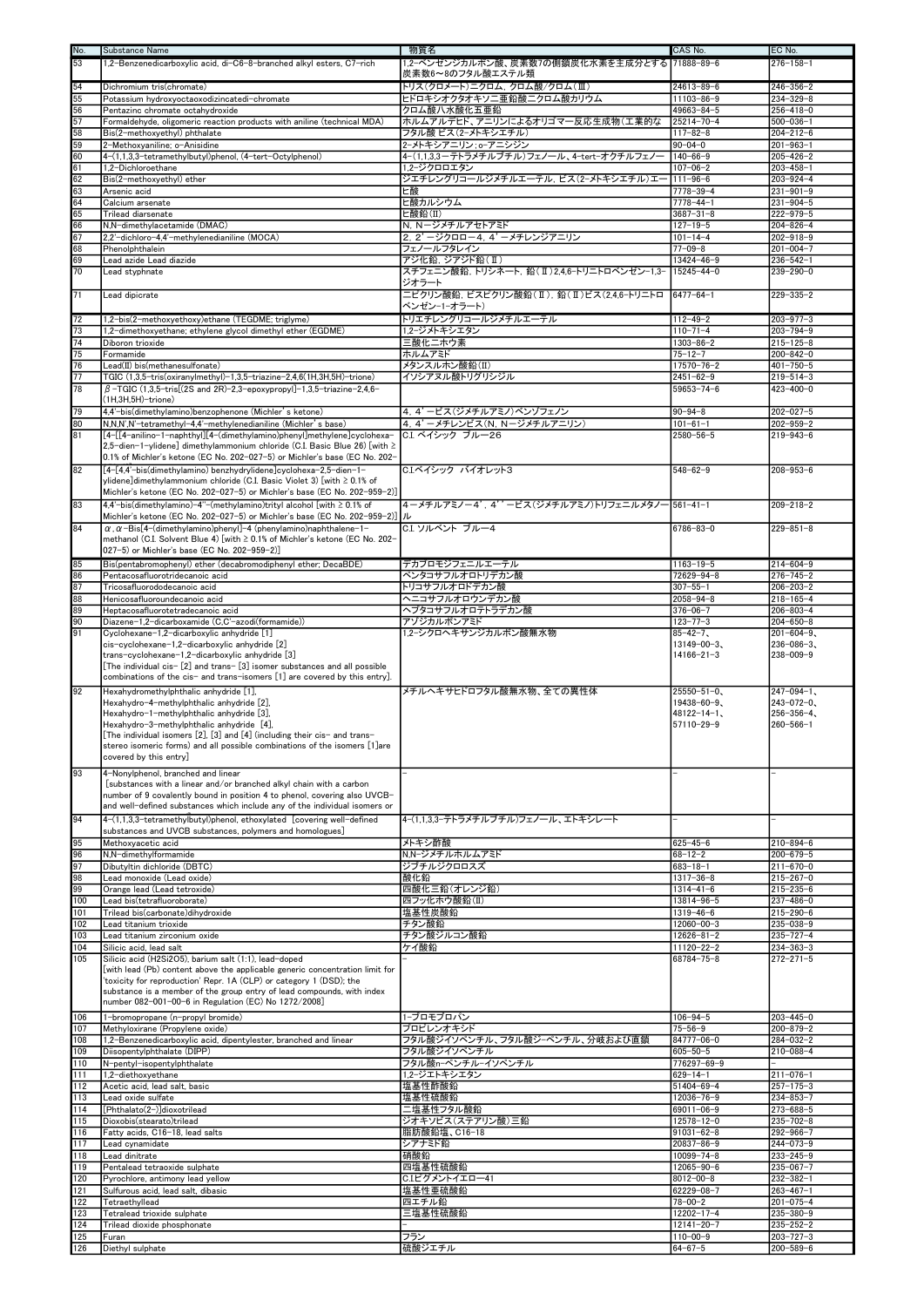| No.                     | Substance Name                                                                                                                                                                                                                                                                                                                                  | 物質名                                                                                                                                                         | CAS No.                                        | EC No.                               |
|-------------------------|-------------------------------------------------------------------------------------------------------------------------------------------------------------------------------------------------------------------------------------------------------------------------------------------------------------------------------------------------|-------------------------------------------------------------------------------------------------------------------------------------------------------------|------------------------------------------------|--------------------------------------|
| 127                     | Dimethyl sulphate                                                                                                                                                                                                                                                                                                                               | 硫酸ジメチル                                                                                                                                                      | $77 - 78 - 1$                                  | $201 - 058 - 1$                      |
| 128<br>129              | 3-ethyl-2-methyl-2-(3-methylbutyl)-1,3-oxazolidine<br>Dinoseb (6-sec-butyl-2,4-dinitrophenol)                                                                                                                                                                                                                                                   | 3-エチル-2-イソペンチル-2-メチル-1,3-オキサゾリジン<br>ジノセブ                                                                                                                    | 143860-04-2<br>$88 - 85 - 7$                   | $421 - 150 - 7$<br>$201 - 861 - 7$   |
| 130                     | 4,4'-methylenedi-o-toluidine                                                                                                                                                                                                                                                                                                                    | 4.4'ーメチレンビスーoートルイジン                                                                                                                                         | $838 - 88 - 0$                                 | $212 - 658 - 8$                      |
| 131                     | 4,4'-oxydianiline and its salts                                                                                                                                                                                                                                                                                                                 | 4,4'-オキシジアニリンおよびその塩                                                                                                                                         | $101 - 80 - 4$                                 | $202 - 977 - 0$                      |
| 132                     | 4-aminoazobenzene                                                                                                                                                                                                                                                                                                                               | 4-アミノアゾベンゼン                                                                                                                                                 | $60 - 09 - 3$                                  | $200 - 453 - 6$                      |
| 133                     | 4-methyl-m-phenylenediamine (toluene-2,4-diamine)                                                                                                                                                                                                                                                                                               | 4-メチル-m-フェニレンジアミン                                                                                                                                           | $95 - 80 - 7$                                  | $202 - 453 - 1$                      |
| 134<br>135              | 6-methoxy-m-toluidine (p-cresidine)                                                                                                                                                                                                                                                                                                             | 6-メトキシ-m-トルイジン(p-クレシジン)<br>ビフェニル-4-イルアミン                                                                                                                    | $120 - 71 - 8$<br>$92 - 67 - 1$                | $204 - 419 - 1$<br>$202 - 177 - 1$   |
| 136                     | Biphenyl-4-ylamine<br>o-aminoazotoluene [(4-o-tolylazo-o-toluidine])                                                                                                                                                                                                                                                                            | o-アミノアゾトルエン                                                                                                                                                 | $97 - 56 - 3$                                  | $202 - 591 - 2$                      |
| 137                     | o-toluidine                                                                                                                                                                                                                                                                                                                                     | lo-トルイジン                                                                                                                                                    | $95 - 53 - 4$                                  | 202-429-0                            |
| 138                     | N-methylacetamide                                                                                                                                                                                                                                                                                                                               | N-メチルアセトアミド                                                                                                                                                 | $79 - 16 - 3$                                  | $201 - 182 - 6$                      |
| 139                     | Cadmium                                                                                                                                                                                                                                                                                                                                         | カドミウム                                                                                                                                                       | $7440 - 43 - 9$                                | $231 - 152 - 8$                      |
| $\overline{140}$<br>141 | Cadmium oxide<br>Ammonium pentadecafluorooctanoate (APFO)                                                                                                                                                                                                                                                                                       | 酸化カドミウム<br>ペンタデカフルオロオクタン酸アンモニウム(APFO)                                                                                                                       | $1306 - 19 - 0$<br>$3825 - 26 - 1$             | $215 - 146 - 2$<br>$223 - 320 - 4$   |
| 142                     | Pentadecafluorooctanoic acid (PFOA)                                                                                                                                                                                                                                                                                                             | ペンタデカフルオロオクタン酸(PFOA)                                                                                                                                        | $335 - 67 - 1$                                 | $206 - 397 - 9$                      |
| 143                     | Dipentyl phthalate (DPP)                                                                                                                                                                                                                                                                                                                        | フタル酸ジーnーペンチル                                                                                                                                                | $131 - 18 - 0$                                 | $205 - 017 - 9$                      |
| 144                     | 4-Nonylphenol, branched and linear, ethoxylated [substances with a linear<br>and/or branched alkyl chain with a carbon number of 9 covalently bound in<br>position 4 to phenol, ethoxylated covering UVCB- and well-defined<br>substances, polymers and homologues, which include any of the individual<br>isomers and/or combinations thereof] | 4-ノニルフェノールエトキシレート<br>[/ニル基は、炭素数9の直鎖および分岐のアルキルの全ての異性<br>体の単独物、および、混合物(UVCB)、エトキシレートの付加数は、<br>単一のものからUVCB, ポリマー等全てのものを含む〕                                     |                                                |                                      |
| 145<br>146              | Cadmium sulphide<br>Disodium 3,3'-[[1,1'-biphenyl]-4,4'-diylbis(azo)]bis(4-aminonaphthalene-1-<br>sulphonate) (C.I. Direct Red 28)                                                                                                                                                                                                              | 硫化カドミウム<br>3, 3'-[(1, 1'-ビフェニル-4, 4'-ジイル)ビスアゾ]ビス(4-アミノ-1-ナ<br>フタレンスルホン酸ナトリウム)<br>(別名C.I. ダイレクトレッド28)                                                        | $1306 - 23 - 6$<br>$573 - 58 - 0$              | $215 - 147 - 8$<br>$209 - 358 - 4$   |
| 147                     | Disodium 4-amino-3-[[4'-[(2,4-diaminophenyl)azo][1,1'-biphenyl]-4-yl]azo]<br>-5-hydroxy-6-(phenylazo)naphthalene-2,7-disulphonate (C.I. Direct Black<br>38)                                                                                                                                                                                     | 4-アミノ-3-[[4'-[(2, 4-ジアミノフェニル)アゾ]-1, 1'-ビフェニル-4-<br>イル]アゾ]-5-ヒドロキシ-6-(フェニルアゾ)-2, 7-ナフタレンジスルホ<br>ン酸ニナトリウム<br>(別名 C.I. ダイレクトブラック38)                            | 1937-37-7                                      | $217 - 710 - 3$                      |
| 148                     | Dihexyl phthalate                                                                                                                                                                                                                                                                                                                               | フタル酸ジヘキシル                                                                                                                                                   | $84 - 75 - 3$                                  | $201 - 559 - 5$                      |
| 149                     | Imidazolidine-2-thione; 2-imidazoline-2-thiol                                                                                                                                                                                                                                                                                                   | エチレンチオ尿素<br>(別名:2ーイミダゾリジンチオン、イミダゾリン-2-チオール)                                                                                                                 | $96 - 45 - 7$                                  | $202 - 506 - 9$                      |
| 150                     | Lead di(acetate)                                                                                                                                                                                                                                                                                                                                | 酢酸鉛(II)                                                                                                                                                     | $301 - 04 - 2$                                 | $206 - 104 - 4$                      |
| 151                     | Trixvlvl phosphate                                                                                                                                                                                                                                                                                                                              | りん酸トリス(ジメチルフェニル)                                                                                                                                            | $25155 - 23 - 1$                               | $246 - 677 - 8$                      |
|                         |                                                                                                                                                                                                                                                                                                                                                 | (別名 リン酸トリキシリル)                                                                                                                                              |                                                |                                      |
| 152<br>153              | Cadmium chloride<br>1,2-Benzenedicarboxylic acid, dihexyl ester, branched and linear                                                                                                                                                                                                                                                            | 塩化カドミウム(II)<br>ビス[アルキル(C=6)]=フタラート                                                                                                                          | $10108 - 64 - 2$<br>68515-50-4                 | $233 - 296 - 7$<br>$271 - 093 - 5$   |
| 154                     | Sodium peroxometaborate                                                                                                                                                                                                                                                                                                                         | 過ホウ酸ナトリウム                                                                                                                                                   | 7632-04-4                                      | $231 - 556 - 4$                      |
| 155                     | Sodium perborate; perboric acid, sodium salt                                                                                                                                                                                                                                                                                                    | 過ホウ酸ナトリウム                                                                                                                                                   |                                                | $239 - 172 - 9$                      |
|                         |                                                                                                                                                                                                                                                                                                                                                 |                                                                                                                                                             |                                                | 234-390-0                            |
| 156<br>157              | Cadmium fluoride<br>Cadmium sulphate                                                                                                                                                                                                                                                                                                            | フッ化カドミウム、カドミウムジフルオリド<br>硫酸カドミウム(Ⅱ)、硫酸カドミウム(Ⅱ)無水物・水和物)                                                                                                       | 7790-79-6<br>$10124 - 36 - 4$<br>31119-53-6    | $232 - 222 - 0$<br>$233 - 331 - 6$   |
| 158                     | 2-benzotriazol-2-yl-4,6-di-tert-butylphenol (UV-320)                                                                                                                                                                                                                                                                                            | 2-ベンゾトリアゾール-2-イル-4,6-ジ-tert-ブチルフェノール(UV-                                                                                                                    | $3846 - 71 - 7$                                | $223 - 346 - 6$                      |
| 159                     | 2-(2H-benzotriazol-2-yl)-4,6-ditertpentylphenol (UV-328)                                                                                                                                                                                                                                                                                        | 2-(2H-ベンゾトリアゾール-2-イル)-4,6-ジ-tert-ペンチルフェノール                                                                                                                  | $25973 - 55 - 1$                               | $247 - 384 - 8$                      |
| 160                     | 2-ethylhexyl 10-ethyl-4,4-dioctyl-7-oxo-8-oxa-3,5-dithia-4-                                                                                                                                                                                                                                                                                     | $(UV-328)$<br>10-エチル-4.4-ジオクチル-7-オキソ-8-オキサ-3.5-ジチア-4-スタン 15571-58-1                                                                                         |                                                | $239 - 622 - 4$                      |
| 161                     | stannatetradecanoate (DOTE)<br>reaction mass of 2-ethylhexyl 10-ethyl-4,4-dioctyl-7-oxo-8-oxa-3,5-                                                                                                                                                                                                                                              | ナテトラデカン酸2ーエチルヘキシル(DOTE)<br>10-エチル-4.4-ジオクチル-7-オキソ-8-オキサ-3.5-ジチア-4-スタン                                                                                       |                                                |                                      |
|                         | dithia-4-stannatetradecanoate and 2-ethylhexyl 10-ethyl-4-[[2-[(2-<br>ethylhexyl)oxy]-2-oxoethyl]thio]-4-octyl-7-oxo-8-oxa-3,5-dithia-4-<br>stannatetradecanoate (reaction mass of DOTE and MOTE)                                                                                                                                               | ナテトラデカン酸2ーエチルヘキシルと10ーエチルー4ー[[2ー[(2ー(エチルヘ<br>キシル)オキシ]ー2ーオキソエチル]チオ]ー4ーオクチルー7ーオキソー8ーオキ<br>サー3,5ージチアー4ースタンナテトラデカン酸2ーエチルヘキシルの反応生<br>成物(DOTEとMOTEの反応生成物)          |                                                |                                      |
| 162                     | 1,2-benzenedicarboxylic acid, di-C6-10-alkyl esters; 1,2-<br>benzenedicarboxylic acid, mixed decyl and hexyl and octyl diesters with 2<br>0.3% of dihexyl phthalate (EC No. 201-559-5)                                                                                                                                                          | 1.2-ベンゼンジカルボン酸、ジ-C6~10-アルキルエステル:<br>1,2ーベンゼンジカルボン酸、デシル・ヘキシル・オクチルジエステルと  68648ー93ー1<br>0.3%以上のフタル酸ジへキシル(EC No. 201-559-5)との混合物                               | 68515-51-5、                                    | $271 - 094 - 0$ ,<br>$272 - 013 - 1$ |
| 163                     | 5-sec-butyl-2-(2,4-dimethylcyclohex-3-en-1-yl)-5-methyl-1,3-dioxane<br>$[1]$ , 5-sec-butyl-2-(4,6-dimethylcyclohex-3-en-1-yl)-5-methyl-1,3-<br>dioxane [2] [covering any of the individual isomers of [1] and [2] or any<br>combination thereof]                                                                                                | 5-sec-ブチル-2-(2,4-ジメチルシクロへキサ-3-エン-1-イル)-5-メ<br>チル-1,3-ジオキサン[1]、5-sec-ブチル-2-(4,6-ジメチルシクロヘキ<br>サー3ーエンー1ーイル)ー5ーメチルー1,3ージオキサン[2]([1]と[2]の個々の<br>異性体、またはその組合せも含む) |                                                |                                      |
| 164<br>165              | Nitrobenzene<br>2,4-di-tert-butyl-6-(5-chlorobenzotriazol-2-yl)phenol (UV-327)                                                                                                                                                                                                                                                                  | ニトロベンゼン<br>2.4-ジ-tert-ブチル-6-(5-クロロベンゾトリアゾール-2-イル)フェノー                                                                                                       | $98 - 95 - 3$<br>3864-99-1                     | $202 - 716 - 0$<br>$223 - 383 - 8$   |
| 166                     | 2-(2H-benzotriazol-2-yl)-4-(tert-butyl)-6-(sec-butyl)phenol (UV-350)                                                                                                                                                                                                                                                                            | ル(UV-327)<br>2-(2H-ベンゾトリアゾール-2-イル)-4-(tert-ブチル)-6-(sec-ブチル)                                                                                                 | $36437 - 37 - 3$                               | $253 - 037 - 1$                      |
| 167                     | 1,3-propanesultone                                                                                                                                                                                                                                                                                                                              | フェノール (UV-350)<br>1,3-プロパンスルトン                                                                                                                              | $1120 - 71 - 4$                                | $214 - 317 - 9$                      |
| 168                     | Perfluorononan-1-oic acid<br>(2,2,3,3,4,4,5,5,6,6,7,7,<br>8,8,9,9,9-heptadecafluorononanoic acid<br>and its sodium and ammonium salts                                                                                                                                                                                                           | パーフルオロノナン-1-酸(2,2,3,3,4,4,5,5,6,6,7,7,<br>8,8,9,9,9 へプタデカフルオロノナン酸、<br>その塩とアンモニウム塩)                                                                          | 375-95-1, 21049-39-<br>8.4149-60-4             | $206 - 801 - 3$                      |
| 169<br>170              | Benzo[def]chrysene (Benzo[a]pyrene)<br>4,4'-isopropylidenediphenol (bisphenol A)                                                                                                                                                                                                                                                                | ベンゾ[def]クリセン (ベンゾ[a]ピレン)<br>4.4' -イソプロピリデンジフェノール (ビスフェノールA)、BPA、2.2-ビス  80-05-7                                                                             | 50-32-8                                        | $200 - 028 - 5$<br>$201 - 245 - 8$   |
|                         |                                                                                                                                                                                                                                                                                                                                                 | (p-ヒドロキシフェニル)プロパンなど                                                                                                                                         |                                                |                                      |
| 171                     | Nonadecafluorodecanoic acid (PFDA) and its sodium and ammonium salts                                                                                                                                                                                                                                                                            | ノナデカフルオロデカン酸(PFDA)およびそのナトリウムとアンモニウ<br>ム塩、(ノナデカフルオロデカン酸アンモニウム、ノナデカフルオロデ<br> カン酸、ノナデカフルオロデカン酸ナトリウム)                                                           | $3108 - 42 - 7$<br>$335 - 76 - 2$<br>3830-45-3 | $206 - 400 - 3$<br>$221 - 470 - 5$   |
| 172                     | p-(1,1-dimethylpropyl)phenol                                                                                                                                                                                                                                                                                                                    | p-(1,1-ジメチルプロピル)フェノール、4-tert-アミルフェノールなど                                                                                                                     | $80 - 46 - 6$                                  | $201 - 280 - 9$                      |
| 173                     | 4-Heptylphenol, branched and linear [substances with a linear and/or<br>branched alkyl chain with a carbon number of 7 covalently bound<br>predominantly in position 4 to phenol, covering also UVCB- and well-<br>defined substances which include any of the individual isomers or a                                                          | 4-ヘプチルフェノール、分岐および直鎖[フェノールの4の位置で炭素<br>数7の直鎖および/または分岐したアルキル鎖が共有結合している物<br>質、個々の異性体やその組合せのどれでもを含んだUVCB物質およ<br>びwell-defined物質(組成等が分かっている物質)を含む]                |                                                |                                      |
| 174                     | Perfluorohexane-1-sulphonic acid and Its salts                                                                                                                                                                                                                                                                                                  | トリデカフルオロ-1-ヘキサンスルホン酸                                                                                                                                        | 355-46-4                                       | $206 - 587 - 1$                      |
| 175<br>176              | Chrysene                                                                                                                                                                                                                                                                                                                                        | クリセン<br>ベンゾ[a]アントラセン                                                                                                                                        | $218 - 01 - 9$<br>$56 - 55 - 3$                | $205 - 923 - 4$<br>$200 - 280 - 6$   |
| 177                     | Benz[a]anthracene<br>Cadmium nitrate                                                                                                                                                                                                                                                                                                            | 硝酸カドミウム(II)                                                                                                                                                 | $10325 - 94 - 7$                               | $233 - 710 - 6$                      |
|                         |                                                                                                                                                                                                                                                                                                                                                 |                                                                                                                                                             | $10022 - 68 - 1$                               |                                      |
| 178<br>179              | Cadmium hydroxide                                                                                                                                                                                                                                                                                                                               | 水酸化カドミウム<br>炭酸カドミウム(II)                                                                                                                                     | 21041-95-2<br>$513 - 78 - 0$                   | $244 - 168 - 5$<br>$208 - 168 - 9$   |
| 180                     | Cadmium carbonate<br>1,6,7,8,9,14,15,16,17,17,18,18-<br>Dodecachloropentacyclo[12.2.1.16,9.02,13.05,10]octadeca-7,15-diene<br>("Dechlorane Plus"TM) [covering any of its individual anti- and syn-                                                                                                                                              |                                                                                                                                                             |                                                |                                      |
| 181                     | isomers or any combination thereof]<br>Reaction products of 1,3,4-thiadiazolidine-2,5-dithione, formaldehyde and<br>4-heptylphenol, branched and linear (RP-HP) [with ≥0.1% w/w 4-<br>heptylphenol, branched and linear]                                                                                                                        |                                                                                                                                                             |                                                |                                      |
| 182                     | Octamethylcyclotetrasiloxane (D4)                                                                                                                                                                                                                                                                                                               | オクタメチルシクロテトラシロキサン(D4)                                                                                                                                       | 556-67-2                                       | $209 - 136 - 7$                      |
| 183<br>184              | Decamethylcyclopentasiloxane (D5)<br>Dodecamethylcyclohexasiloxane (D6)                                                                                                                                                                                                                                                                         | デカメチルシクロペンタシロキサン(D5)<br>ドデカメチルシクロヘキサシロキサン(D6)                                                                                                               | $541 - 02 - 6$<br>540-97-6                     | $208 - 764 - 9$<br>$208 - 762 - 8$   |
| 185                     | Lead                                                                                                                                                                                                                                                                                                                                            | 鉛                                                                                                                                                           | 7439-92-1                                      | $231 - 100 - 4$                      |
| 186                     | Disodium octaborate                                                                                                                                                                                                                                                                                                                             | ハホウ酸ニナトリウム                                                                                                                                                  | $12008 - 41 - 2$                               | $234 - 541 - 0$                      |